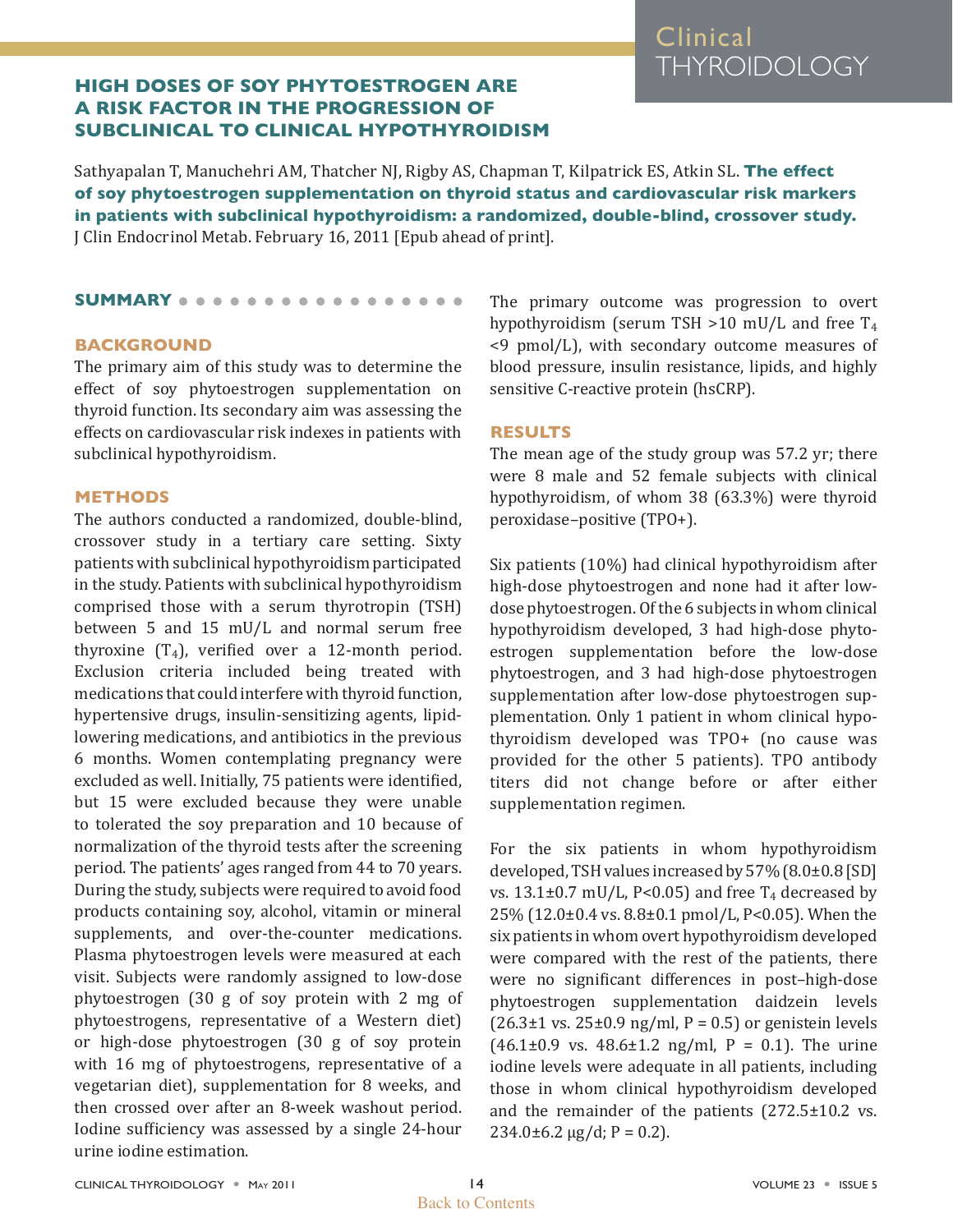# **HIGH DOSES OF SOY PHYTOESTROGEN ARE A RISK** Sathyapalan T, et. al. **FACTOR IN THE PROGRESSION OF SUBCLINICAL TO CLINICAL HYPOTHYROIDISM**

Of the secondary outcomes, there was a significant reduction in both systolic and diastolic blood pressure and significant improvement in insulin resistance and hsCRP levels after the 16-mg phytoestrogen supplementation. but not afer the 2 mg phytoestrogen supplementation. There were no significant changes in lipid profiles.

## **CONCLUSIONS**

Six female patients (10%) in the study progressed into overt hypothyroidism after dietary supplementation with 16 mg of soy phytoestrogen. However, dietary supplementation with 16 mg of soy phytoestrogens significantly reduces the insulin resistance, hsCRP, and both systolic and diastolic blood pressure in these patients, whereas systolic pressure also decreased with 2 mg of phytoestrogens. There is a threefold increased risk (relative risk, 3.6; 95% confidence interval, 1.9 to 6.2) of overt hypothyroidism developing in subjects with subclinical hypothyroidism after a few weeks of dietary supplementation with 16 mg of soy phytoestrogens in a vegetarian diet. Conversely, supplementation with 16 mg of soy phytoestrogen significantly reduces insulin resistance, hsCRP, and blood pressure, improving cardiovascular risk profiles in these patients.

## **COMMENTARY**

This is the first human study showing a statistically significant effect of a few weeks of dietary intake of high concentrations of isoflavones on thyroid function tests in an untreated group of subjects with subclinical hypothyroidism. Unfortunately, the authors did not speculate on the mechanisms by which clinical hypothyroidism developed. Isoflavones bind to both estrogen receptors (ERs) but preferentially bind to ERβ; however the estrogenic effects of isoflavones are not observed in vivo (1). The effect on serum levels of thyroid-binding globulin (not measured in the present study) is very mild, as demonstrated by Duncan et al. in both premenopausal and postmenopausal women (2). In animal studies, isoflavones may inhibit TPO activity, with no effects on serum thyroid hormone levels (3). Goiter in laboratory animals appeared to be due to iodine deficiency, since correction of iodine deficiency prevented goiter formation (4). The effects of soy protein and soybean isoflavones (phytoestrogens) on thyroid function in healthy adults and patients with hypothyroidism were reviewed by Messina and Redmond in 2006 (5), and a systematic review and meta-analysis on the effects of soy products and isoflavones on circulating hormone concentrations in premenopausal and postmenopausal women (6) were just published. Included in the reviews are nine

trials, eight in premenopausal women and one in postmenopausal women. In all the studies but one, subjects were fed isolated soy protein containing varying amounts of isoflavones and for different lengths of time up to 12 months. In most of the trials, thyroid function was not the primary health outcome under investigation. In one Japanese study (7), several groups of patients (both premenopausal and postmenopausal women and men) were fed with 30 g of roasted soy beans for 1 to 3 months. Serum TSH levels increased, although the values remained within the normal range. Messina and Redmond concluded in their review "it is reasonable to ask whether there is a reason for concern that a direct effect of isoflavones on the thyroid might predispose susceptible individuals to developing hypothyroidism. There are no clinical data in support of this contention, but among soy food consumers it is especially prudent to make sure that iodine intake is sufficient." The work of Sathyapalan et al. appears to confirm their prediction; it may be concluded that only very high doses of soy phytoestrogen supplementation may induce clinical hypothyroidism in a minority of patients with subclinical hypothyroidism. The improvement in cardiovascular risk factors despite worsening of thyroid function is of interest.

The other issue to keep in mind is the effect of soy consumption in the absorption of desiccated thyroid